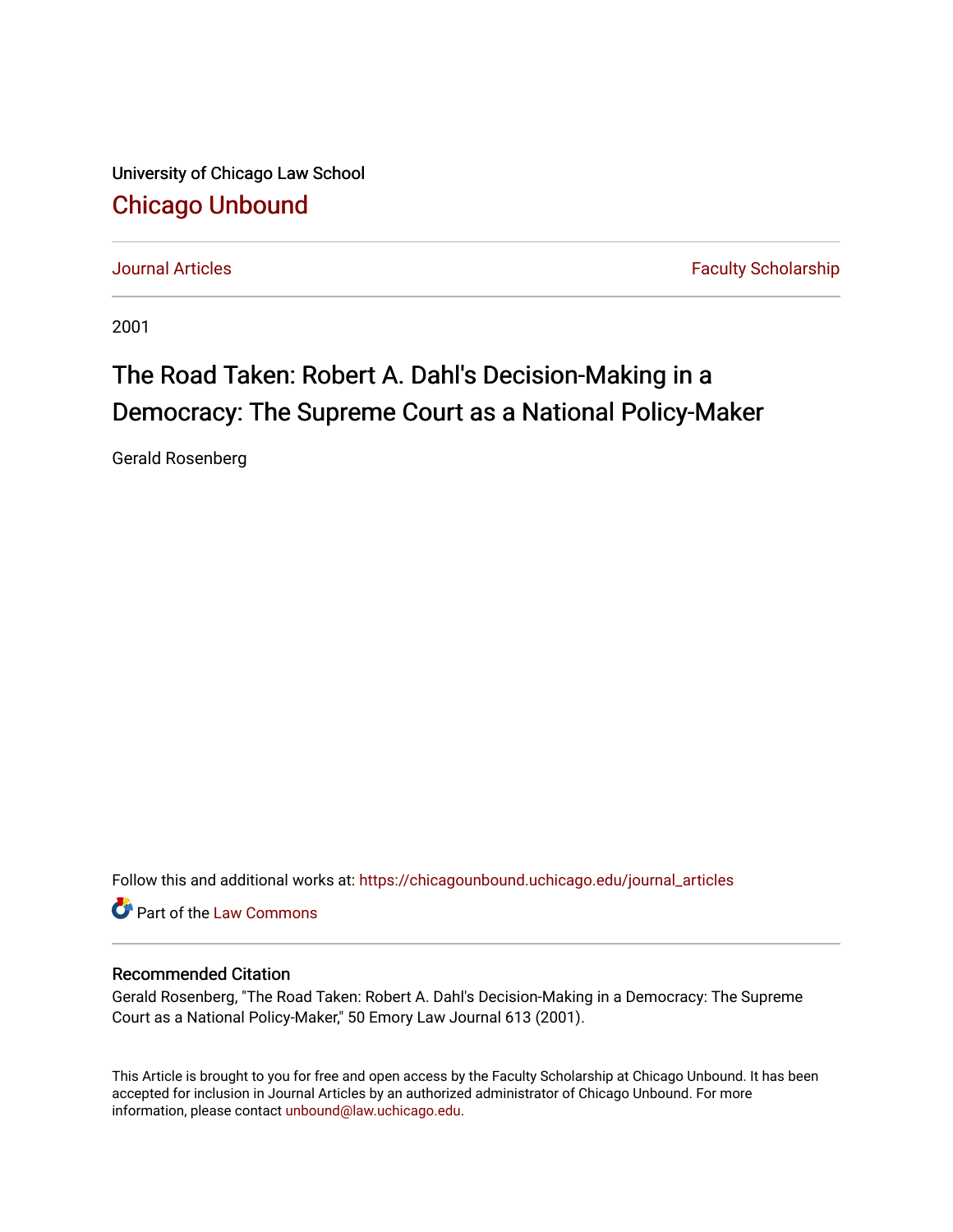# **THE ROAD TAKEN: ROBERT A. DAHL'S** *DECISION-MAKING INA DEMOCRACY: THE SUPREME COURT AS A NATIONAL POLICY-MAKER*

# *Gerald N. Rosenberg\**

One of the deep, dark secrets of the academic world is how small the audience is for our scholarship. Most academics hope that their colleagues will read what they write, but they know that collegiality goes only so far. There is always the falback of assigning one's own work in class, but there is something unsatisfying in having it read under duress. The hard truth is that the half-life, let alone the full-life, of most scholarly articles is very short.

This may be particularly true for law review articles. In 1957, when the *Journal of Public Law published Robert Dahl's Article*,<sup>1</sup> there were 259 law reviews, publishing multiple volumes per year, each containing multiple articles.<sup>2</sup> In 2001, forty-four years later, the number of law reviews has increased dramatically to  $842<sup>3</sup>$  With several thousand law review articles published every few months, only very few gain more than passing notice.

Despite the overwhelming number of law review articles, Dahl's *Decision-Making in a Democracy: The Supreme Court as a National Policy-Maker* has been continually read and cited, and at an increasing rate. Over the course of its life, it has been cited hundreds of times. $4$  For example, in the 1960s, it was cited at least twenty-eight times, or approximately 2.8 times per year. In the next decade, the number of citations increased to at least forty-eight, increasing the rate to 4.8 citations per year. In the 1980s, the Article was cited sixty-two

Jack **N.** Pritzker Distinguished Visiting Professor of Law, Northwestern University Law School, January-May 2001; Associate Professor, Department of Political Science, University of Chicago; Lecturer, University of Chicago Law School. Ph.D., Political Science, Yale University (1985); J.D., University of Michigan Law School (1983); B.A., M.A., Politics and Philosophy, Oxford University (1979); A.B., Dartmouth College (1976).

**<sup>1</sup>** Robert A. Dah, *Decision-Making in a Democracy: The Supreme* Court *as a National Policy-Maker, 6* J. PUB. L 279 (1957) *("Decision-Making in a Democracy"). 2 See* "List of Periodicals Indexed," **INDEX** TO **LEGAL PERIODICALS** (Aug. 1955-July 1958) 5-9

<sup>(</sup>Dorothea A. Flaherty ed., 1958).

**<sup>3</sup>** *See* H.W. Wilson, *Index to Legal Periodicals & Books: Journal USA, available at* http://www. hwwilson.com/journals/iilp.htm (last modified Feb. 28, 2001).

<sup>4</sup> Citation indexes are not precise, and a manual search of the *Social Science Citation Index* produced somewhat different results from a computer search. *See infra* note 5. However, the trends are the same.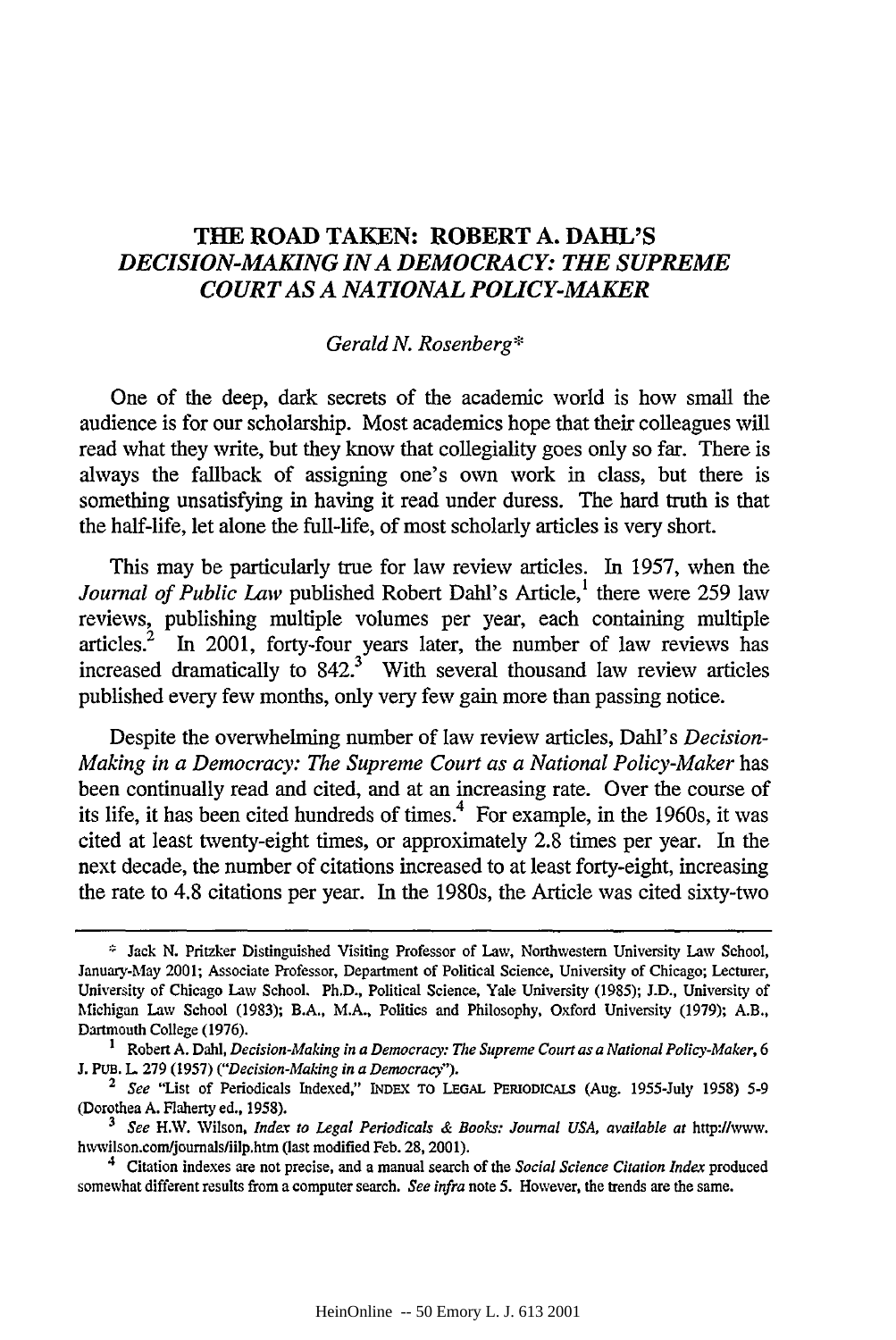times, or 6.2 per year. And in the 1990s, four decades after its initial publication, it was cited at least 125 times in scholarly articles, or approximately 12.5 times per year. That trend held for the year 2000, in which there were at least thirteen citations to it.<sup>5</sup> In 1976, nineteen years after its publication, it inspired a critical essay in the *American Political Science Review.<sup>6</sup>*It is read and taught around the country, for example, in graduate and law school seminars taught by Professors Lee Epstein and Jack Knight at Washington University and by me at the University of Chicago and Northwestern University School of Law.<sup>7</sup>

How can this be? At first glance, the Article seems an unlikely candidate for this level of attention. It is neither lengthy nor incredibly detailed. To the contrary, it is relatively short, covering only seventeen pages with just thirtyone footnotes, less than two per page. Was its author an eminent authority on the Supreme Court? He wasn't. Robert Dahl, although an eminent political theorist, was neither a lawyer nor trained as a scholar of the judiciary. This Article was his first (and last) piece of writing on the U.S. Supreme Court. Did the Article dazzle its readers with high-powered technical skills? Once again, the answer is no, unless straight-forward logic, counting, and simple crosstabulations fit the definition of high-powered.

Finally, perhaps the Article was flawless? Again, the answer is no. Dahl made several questionable assumptions,<sup>8</sup> excluded from his analysis a great deal of data arguably relevant to his research question,<sup>9</sup> and reached some conclusions that were neither supported by the data he presented nor by the subsequent literature.<sup>10</sup> Why, then, is the Article so influential?

*<sup>5</sup> See* Institute for Scientific Information, *Web of Science, Citation Databases, available at* http://webofscience. com (last visited Mar. 26, 2001).

<sup>&</sup>lt;sup>6</sup> Jonathan D. Casper, *The Supreme Court and National Policy Making*, 70 AM. POL. SCI. REV. 50 (1976).

**<sup>7</sup>** Further, the Article played an important role, and was repeatedly cited, in a 2000 Ph.D. Dissertation on the High Court of Argentina. Gretchen Helmke, Ruling Against the Rulers: Court-Executive Relations in Argentina Under Dictatorship and Democracy (2000) (unpublished Ph.D. dissertation, University of Chicago) (on file with author).

**<sup>8</sup>** These include his equating of a national majority with a lawmaking majority in Congress, and his assumption that the lawmaking majority lasts for four years after enactment of legislation. *See* Dahl, *supra* note **1,** at 284, 287.

*<sup>9</sup> See, e.g., Casper, supra* note **6,** at 54-60 (noting that Dahl excluded both statutory interpretation, where the Court upholds the constitutionality of federal law but interprets it in a particular way, and decisions invalidating state law which, like *Miranda and Brown,* can arguably have a major impact on national policy). *<sup>10</sup>See infra* notes 114-17 and accompanying text.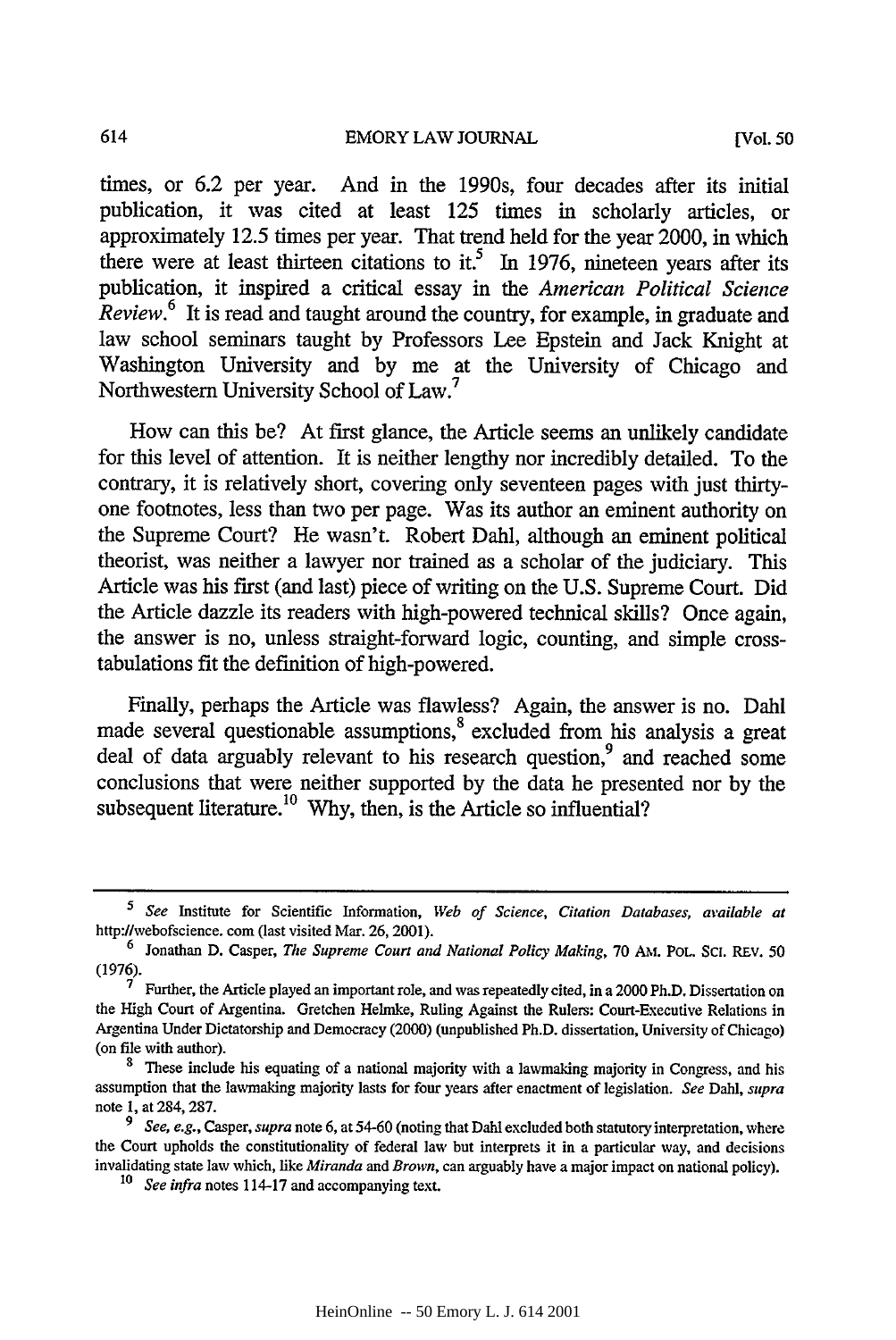**20011**

The answer, I suggest, is three-fold. First, Dahl asks questions of fundamental importance to the study of the Supreme Court. Most basically, he asks what the role of the Supreme Court is, and more particularly, focuses on whether the Supreme Court serves as a protector of minorities against majorities. Second, the Article is careful, well thought-out, and well-written. Its methodology is clear, its assumptions explicit, and its key decisions laid bare for readers to challenge. Third, the points that Dahl makes can be seen as precursors of, or contributors to, a plethora of research trajectories. In many ways, he suggested the research road to be taken by future generations of judicial scholars. While I will concentrate most of my remarks on this aspect of his Article, **I** start with the first two points.

## I. ASKING QUESTIONS OF FUNDAMENTAL IMPORTANCE

In 1957, a typical question about the U.S. Supreme Court might be, "what is its job, and how does it do it?" The standard answer, the legal realists to the contrary notwithstanding, was that the Court's job was to decide cases and to do so in such a way that provided stability in the law. Judicial decisions were to be based on the legal texts involved, be they the Constitution or statutes, and on the Court's past decisions. The so-called "legal process" school, emanating from the Harvard Law School, was in vigorous health; it stressed the importance of legal process and contrasted it to the political process of the other branches.'1 The Court was independent from Congress and the Executive, enabling the Justices to focus on the legal materials before them. The Court's job was, in a phrase, to be and act as a legal institution.

By 1957, it also seemed apparent that the Supreme Court had taken on another role: protecting minorities against majority tyranny. Nowhere was this clearer than in its emerging civil rights decisions of the 1940s and 1950s, culminating, at the time Dahl wrote, in the 1954 *Brown v. Board of Education* decision.<sup>12<sup> $-$ </sup> In addition, the Court had begun to carve out a "preferred position" for free speech,<sup>13</sup> granting constitutional protection, for example, to the refusal</sup>

**I1** The **key** text **of** the "school" was the never-published HENRY M. **HART, JR.** & **ALBERT** M. **SACKS, THE LEGAL** PROCESS: **BASIC** PROBLEMS **IN** THE **MAKING AND** APPLICATION OF **LAw** (4th tentative ed. 1958) (unpublished manuscript); *see also* MORTON J. HORWrTZ, THE TRANSPORTATION OF **AMERICAN** LAW, 1870- 1960, at 254 (1992); Gary Peller, *Neutral Principles in the 1950s,* 21 U. MICH. J. L. REF. 561, **571** (1988).

<sup>&</sup>lt;sup>12</sup> 347 U.S. 483 (1954).

**<sup>13</sup>** Jones v. Opelika, 316 U.S. 584,608 (1942), *rev'don reh'g,* 319 U.S. 103 (1943) (Stone, J., dissenting) **('The** Constitution **by** virtue of the First and Fourteenth Amendments, has put those freedoms [of speech and religion] in a preferred position."); *see also* Palko v. Connecticut, 302 U.S. 319, 326-27 (1937) (recognizing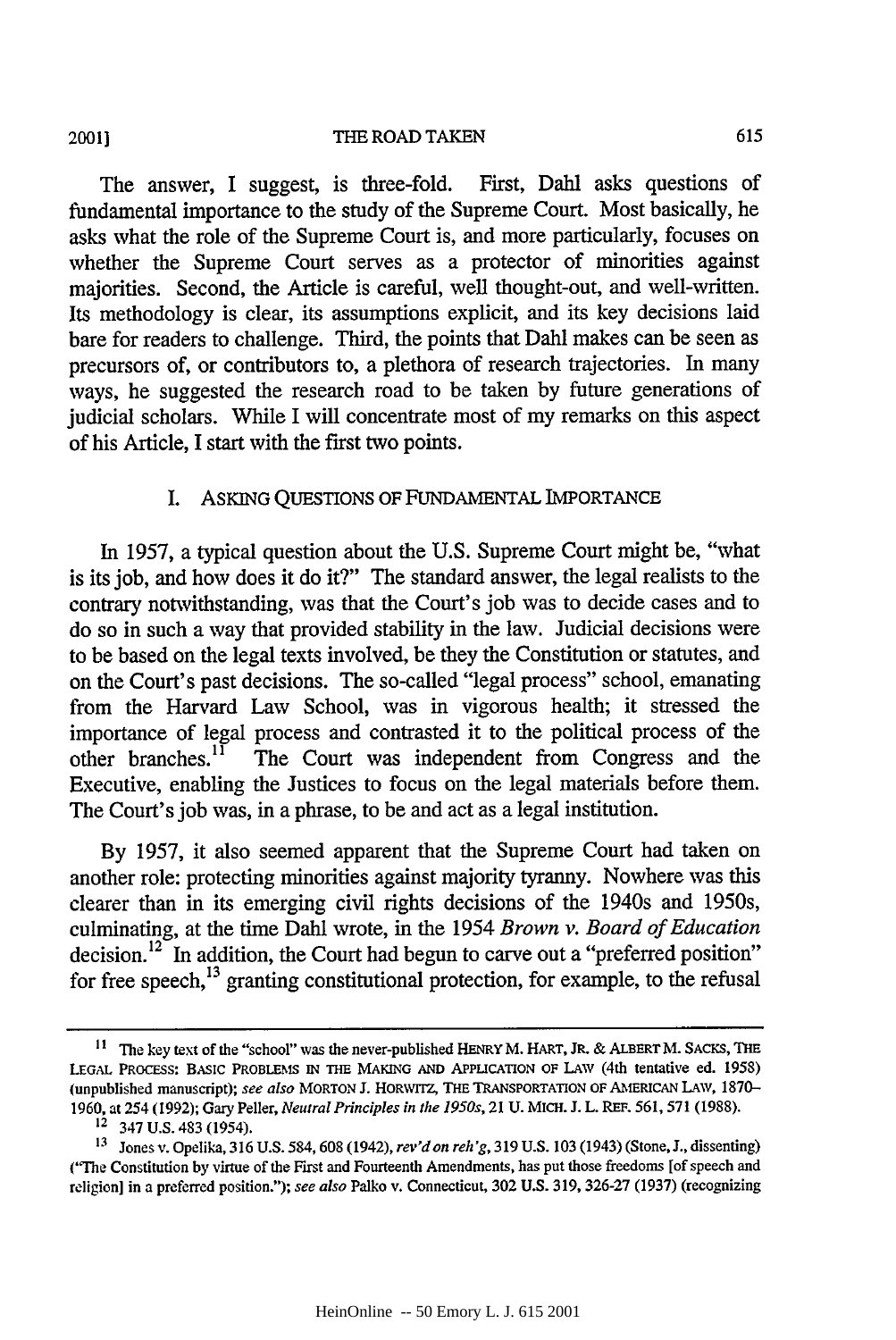of religious minorities to salute the flag.<sup>14</sup> As Dahl put it, "One influential view of the Court... is that it stands in some special way as a protection of minorities against tyranny by majorities."<sup>15</sup>

Dahl did not jump onto the bandwagon of conventional thinking by assuming that the Court looked only at legal materials or that it protected minorities against majority tyranny. He saw these as questions to be examined. As I will argue below, in conceiving of the Court as a political as well as a legal institution, Dahl challenged conventional thinking.<sup>16</sup> In not accepting conventional wisdom, in asking what the role of the Court was and whether it protected minorities against majority tyranny, Dahl showed there was a different way of understanding the role of the Supreme Court.

# II. A CAREFUL, WELL THOUGHT-OUT, AND CLEARLY WRITTEN ARGUMENT

In order to test the claim that the Court protected minorities against majorities, Dahl needed some way of measuring majority opinion. Given inherent difficulties in interpreting election outcomes, and the lack of survey research data for most of the history of the United States, Dahl concluded that "to be at all rigorous about the question, it is probably impossible to demonstrate that any particular Court decisions have or have not been at odds with the preferences of a 'national majority.'"<sup>17</sup> Given this, Dahl argued that unless he made *"some* assumptions as to the kind of evidence one will require for the existence of a set of minority and majority preferences in the general population,"18 he couldn't answer the question. He then presented a key assumption: a "lawmaking majority" in Congress could serve as a proxy for a "national majority."<sup>19</sup> But congressional lawmaking majorities don't last forever. Aware of this, Dahl made the further assumption that a lawmaking

- **17** Dahl, *supra* note 1, at 283.
- *18 Id.*

616

*19 Id.* at 284.

<sup>&</sup>quot;freedom of thought, of speech" is the "matrix, the indispensable condition, of nearly every other form of freedom").

<sup>&</sup>lt;sup>14</sup> See West Va. State Bd. of Educ. v. Barnette, 319 U.S. 624, 642 (1943), *rev'g Minersville Sch. Dist.* Bd. v. Gobitis, 310 U.S. 586 (1940). The Court's protection of political speech critical of the government should not be overstated. For a critical review of its record in the context of anti-Vietnam War protests, see Gerald N. Rosenberg, *The Sorrow and the Pity': Kent State, Political Dissent and the Misguided Worship of The First Amendment, in* THE BOUNDARIES **OF FREEDOM OF** EXPRESSION **AND** ORDER IN **A** DEMOCRATIC SOCIETY 17 (Thomas R. Hensley ed., 2001). **<sup>15</sup>***Dahl, supra* note 1, at 282.

**<sup>16</sup>***See infra* Part III.A.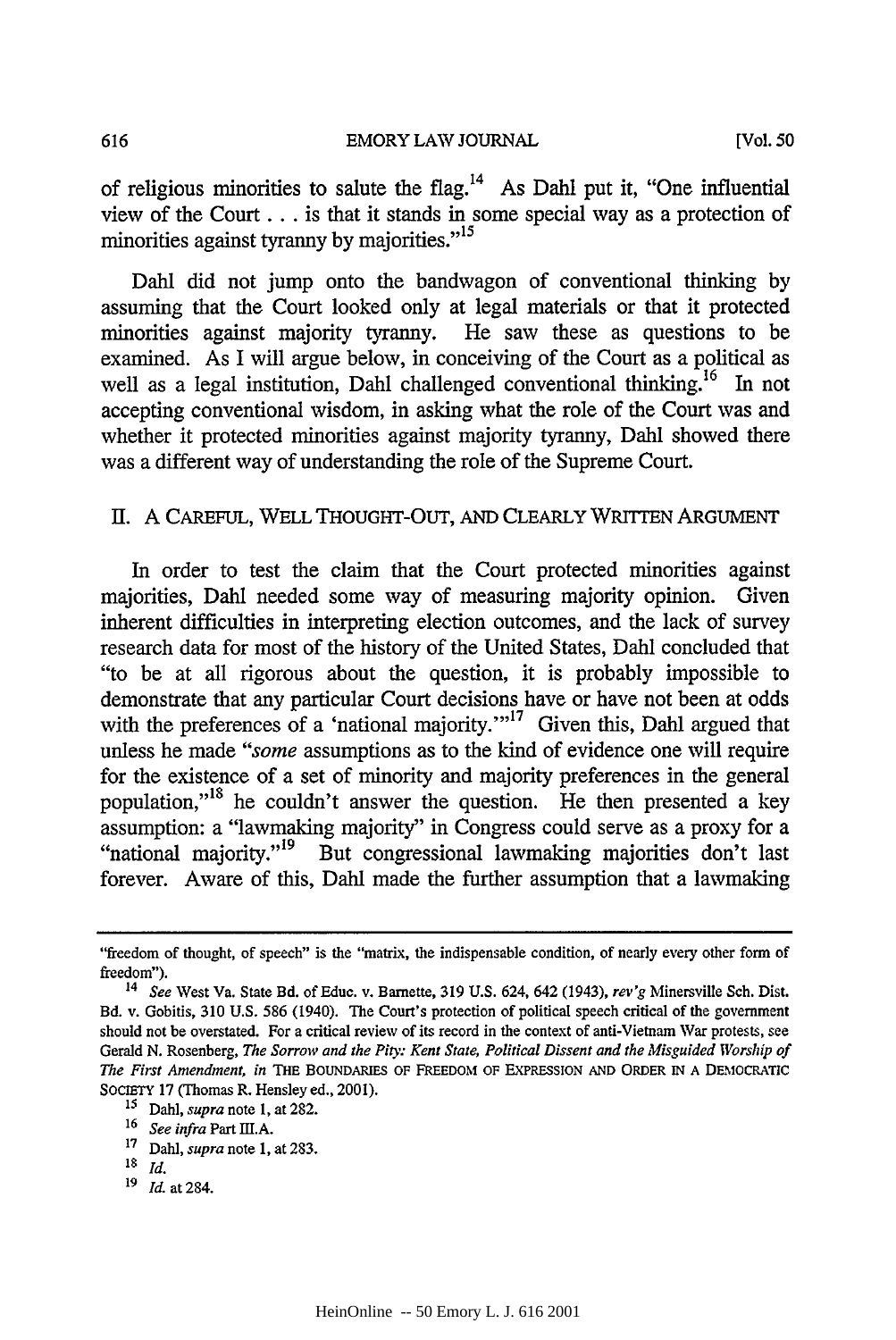#### THE ROAD TAKEN

majority lasts for four years.<sup>20</sup> Finally, he divided congressional legislation into two categories: "those involving legislation that could reasonably be regarded as important *from the point of view of the lawmaking majority and* those involving minor legislation."<sup>21</sup> With this framework, Dahl had a test for the claim that the Court protects minorities. He examined what happens when the Court invalidates both major and minor policies, controlling for the length of time between enactment and invalidation.

One strength of this approach lies in its clarity and transparency. It is an elegant piece of social science research. The reader can easily see what Dahl is doing and why he is doing it, and thus can critically evaluate it. In footnotes eleven and twelve, for example, Dahl includes the cases he coded, allowing the interested reader to reach her own conclusion about the accuracy of his coding.<sup>22</sup> Readers can, and have disagreed with his assumption that a national lawmaking majority lasts for four years.<sup>23</sup> But, because he is open about empirical problems, clear about what he is doing, and explicitly aware of the strengths as well as the weaknesses of it, the reader is provided with the tools necessary to make her own assessment.

Dahl's approach to the Supreme Court was empirical. That is, Dahl understood that questions about the role of the Court were not only philosophical and jurisprudential, but also empirical, to be tested by historical and factual examination. Though an eminent political theorist, his initial response to the claim that the Court protects minorities against tyrannical majorities was to test it empirically. He wrote that this view of the role of the Court is beset with "difficulties that are not so much ideological as matters of fact and logic."<sup>24</sup> Throughout the Article, Dahl looked to see what empirical evidence was available that might help resolve his research questions. By bringing simple and straight-forward empirical evidence to bear on questions of fundamental importance, Dahl demonstrated the power and importance of empirical work on the Court.<sup>25</sup>

2001]

**<sup>20</sup>** *Id.* at 287.

<sup>21</sup>*Id.*

<sup>22</sup> *Id.* at 287-89 nn.l 1-12.

*<sup>2-</sup>' See, e.g.,* Casper, *supra* note 6, at **53, 56.**

<sup>24</sup> Dahl, *supra* note 1, at 283.

<sup>&</sup>lt;sup>25</sup> Dahl, of course, was not the first scholar to do empirical work on the Court. C. Herman Pritchett's pathbreaking study of the Roosevelt Court was published in 1948, and the legal realists before that time had done empirical work on trial courts. C. HERMAN PRITCHETT, THE ROOSEVELT COURT (1948). For a sampling of these legal realists' work, see **WmLIAM W.** FISHER **Er AL., AMEiCAN LEGAL REALISM** (1993); LAURA KALMAN, **LEGAL REALISM AT** YALE (1986); JOHN **HENRY SCHLEGEL, AMERICAN LEGAL REALISM AND**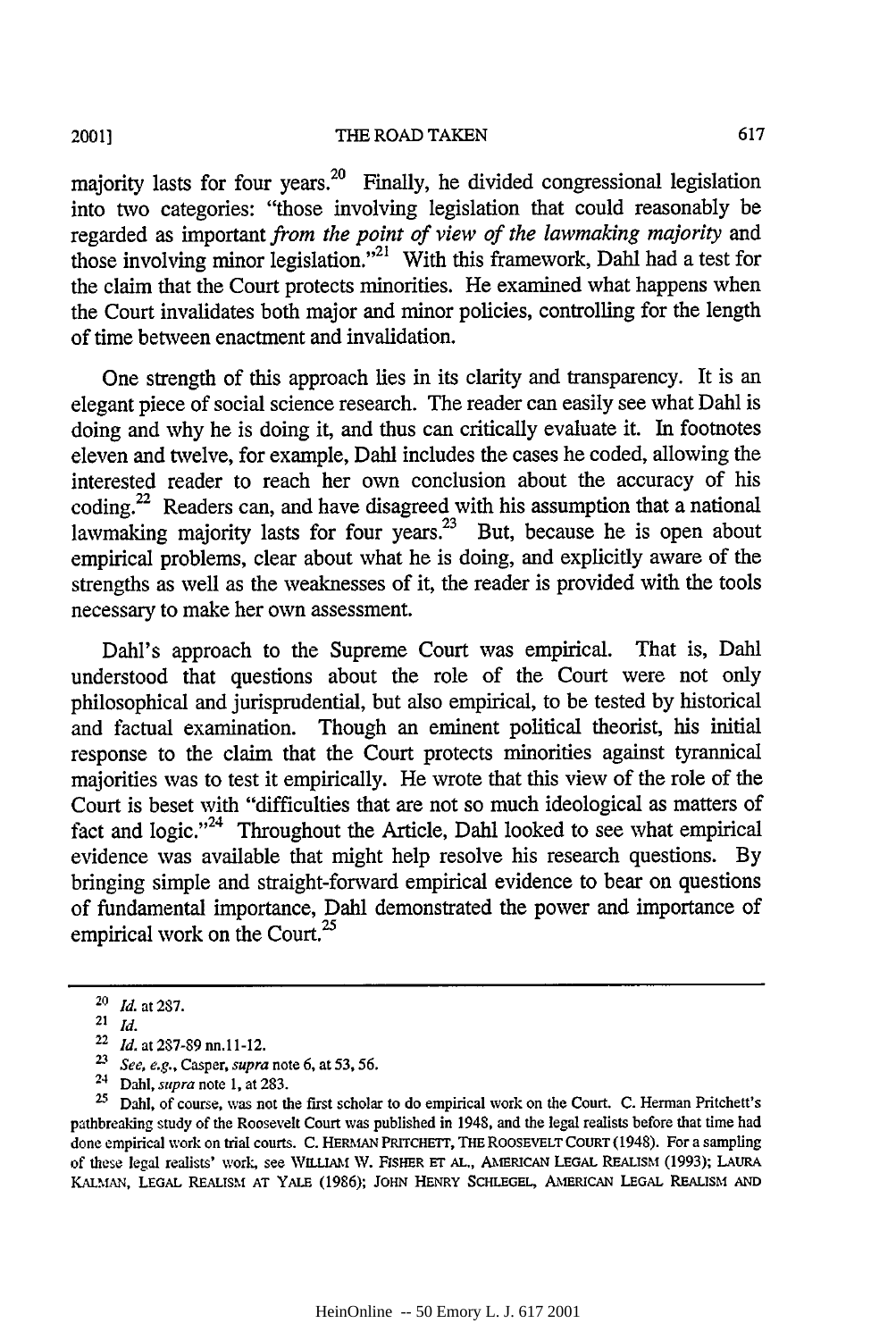Dahl's argument is clear, as is his writing. When he writes, for example, that the "Supreme Court is inevitably a part of the dominant national alliance."<sup>26</sup> there is no question as to where he stands. The reader completes the Article knowing that Dahl's answer to the question of whether the Court can protect minorities is a clear no. The Article is also written with a style and grace that makes it a pleasure to read, an element missing from so much modem social science and legal writing. For example, in discussing the appointment of Supreme Court Justices, Dahl writes that, "Presidents are not famous for appointing justices hostile to their own views on public policy."<sup>27</sup> Later in the Article, Dahl addresses the claim that the Court has done more to protect basic liberties than he has admitted. His conclusion to the discussion is memorable: "[I]t is doubtful that the fundamental conditions of liberty in this country have been altered by more than a hair's breadth as a result of these decisions. However, let us give the Court its due; it is little enough." $^{28}$ 

# **III.** DAHL As PRECURSOR OR CONTRIBUTOR TO A PLETHORA OF RESEARCH TRAJECTORIES

For an article to be well done, it is necessary that it ask a good research question and attempt to answer it in a sensible and clear way. For an article to be repeatedly cited, and for six decades and counting, it has to do more. *Decision-Making in a Democracy* does more. It not only offers a vision of the role of the Supreme Court, but in so doing, it also opens up a host of research questions. While Dahl was not the only author to raise many of these points, he did so in a way that caught the attention of and intrigued now several generations of judicial scholars. The remainder of this Article highlights five areas for which Dahl's views either set the stage, or contributed to, further work.

#### *A. The Supreme Court As a Political As Well As a Legal Actor*

As I noted in the first part of this Article, when Dahl focused on the Supreme Court the prevailing scholarly view saw the Court as a legal institution. Conceiving of the Court as a legal institution, judicial scholars worked within that framework, doing mostly conventional doctrinal work.

EMPIRCAL SOCIAL SCIENCE (1995). Dahl's empirical work stood out, however, because of its simplicity and the importance of the research question that it addressed.

<sup>26</sup> Dahl, *supra* note 1, at 293.

<sup>27</sup> *Id.* at 284.

**<sup>2&#</sup>x27;** *Id.* at 292.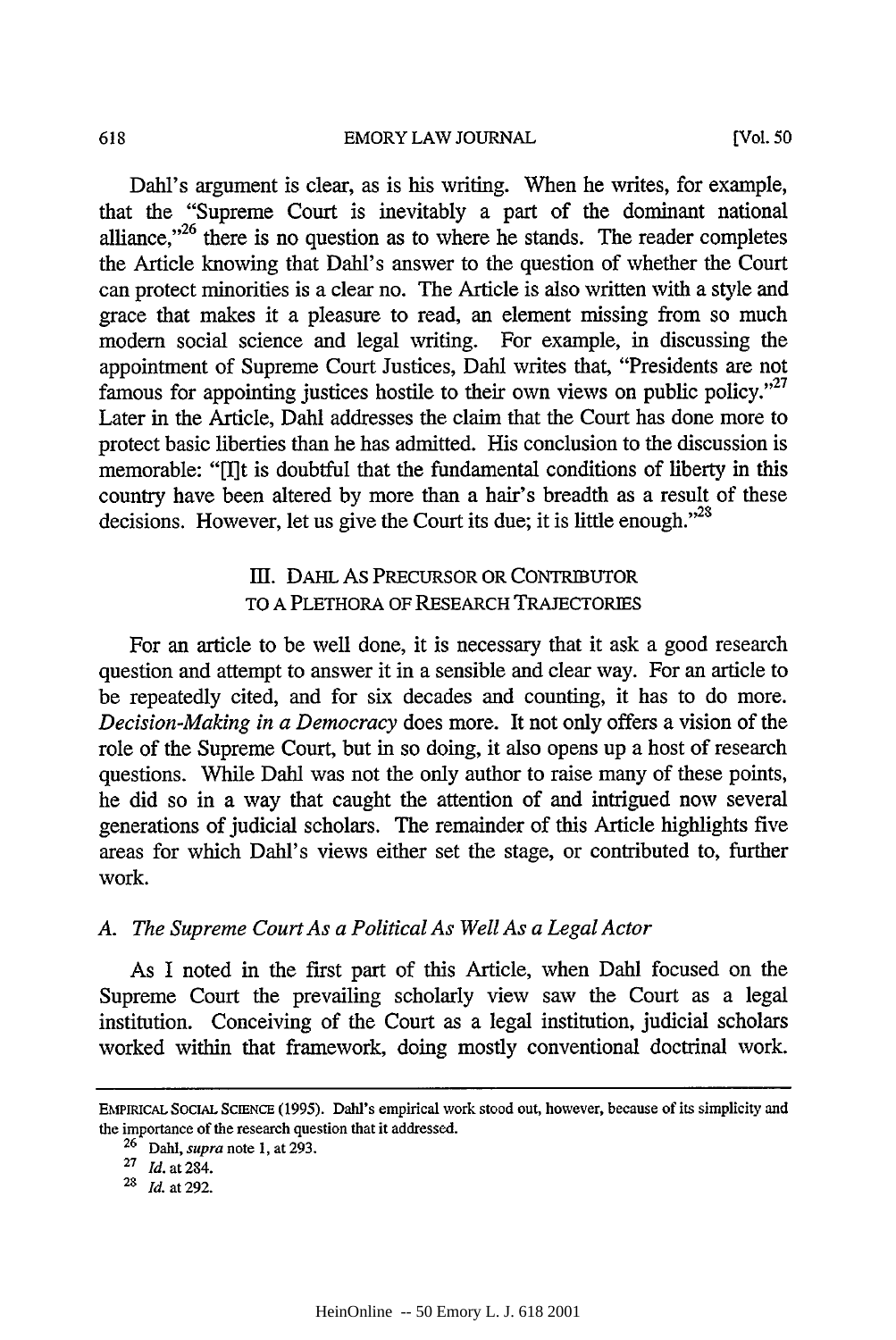#### THE ROAD TAKEN

Dahl, however, took a different view, presented in the first two sentences of his Article:

To consider the Supreme Court of the United States strictly as a legal institution is to underestimate its significance in the American political system. For it is also a *political* institution, an institution, that is to say, for arriving at decisions on controversial questions of national policy.<sup>2</sup>

Today this point may seem so obvious as to hardly merit mention. And one might have thought that in the wake of *Brown,* and the storm of criticism it created while Dahl was writing, viewing the Court as a political institution would have been nothing extraordinary. But it was. Dahl's claim was not simply that the Court was a legal institution whose decisions occasionally had political ramifications (like *Brown).* Rather, Dahl argued that it had to be understood as a political institution working with legal tools.

Viewing the Supreme Court as a political institution opened up vast areas of research. Scholars could ask not only conventional doctrinal questions about Court decisions, but also the same sorts of questions asked about other political institutions. In viewing the Supreme Court as a political institution, Dahl could ask about the Supreme Court a "serious and much debated question" asked of all political institutions:

Who gets what and why? Or in less elegant language: What groups are benefitted or handicapped by the Court and how does the allocation by the Court of these rewards and penalties fit into our presumably democratic political system?<sup>30</sup>

These are crucial questions in understanding the role and impact of any institution, but until Dahl's Article, they were not being asked of the Supreme Court. For example, there was no systematic study of the impact of Supreme Court decisions until 1969, when Theodore Becker introduced an edited collection of implementation studies.<sup>31</sup> Donald Horowitz's classic argument that courts are structurally ineffective policymakers didn't appear until  $1977$ ,  $32$ and my work, which argued that, absent a set of unlikely conditions, the Supreme Court is structurally constrained from furthering the interests of racial

**<sup>29</sup>***Id.* at **279** (emphasis added).

*<sup>&#</sup>x27;0 Id.* at281.

<sup>&</sup>lt;sup>31</sup> THE IMPACT OF SUPREME COURT DECISIONS: EMPIRICAL STUDIES (Theodore L. Becker ed., 1969); see also **THE** IMPACr OF **SUPREME COURT DECISIONS: EMPIRICAL STUDIES** (Theodore L. Becker **&** Malcolm M. Feeley eds., **2d ed.** 1973).

**<sup>32</sup>** DONALD L. HOROWITZ, **THE** COURTS **AND** SOCIAL PoLiCY **(1977).**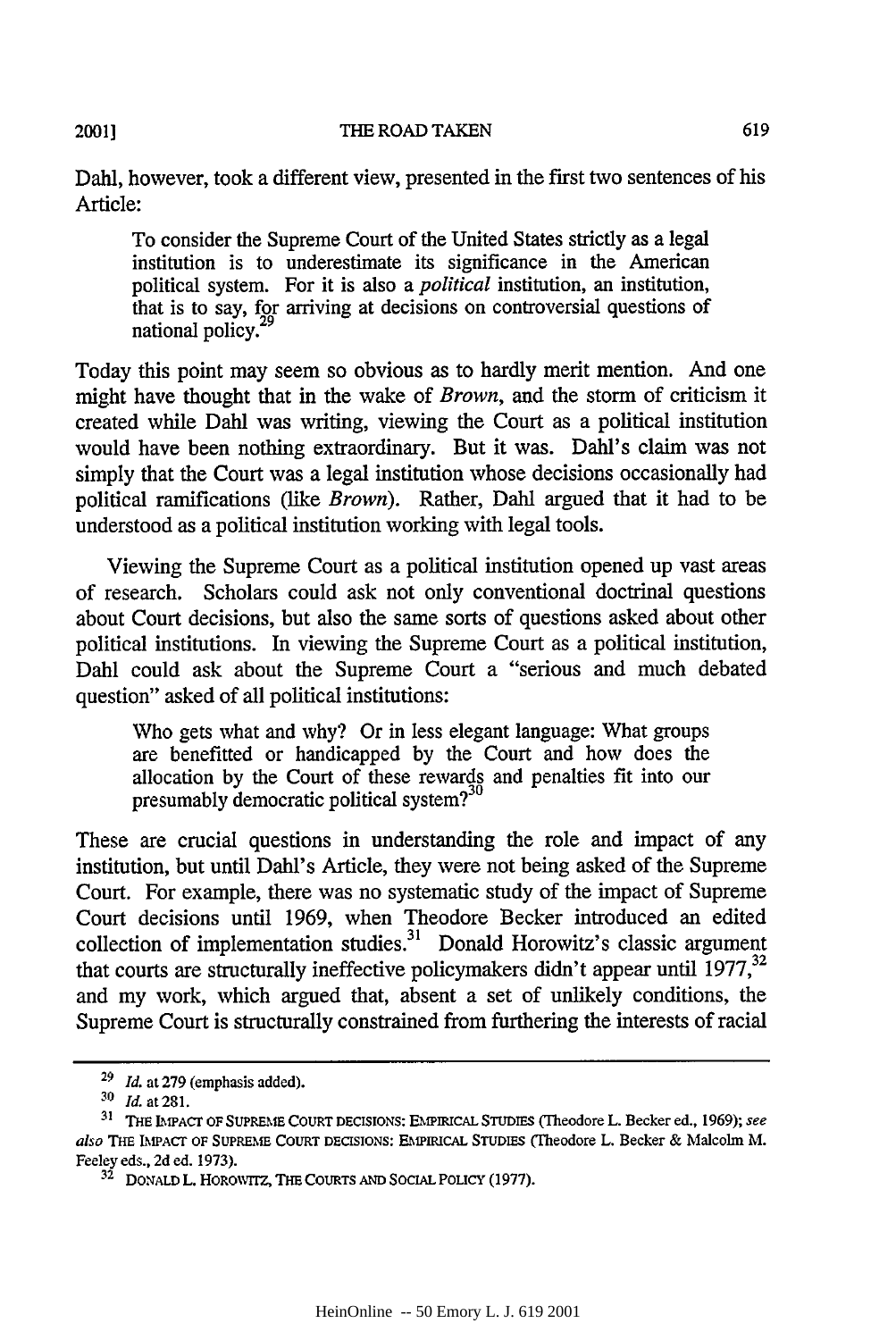minorities and other relatively disadvantaged groups, was not completed until **1991. 33** Dahl was ahead of us all. Dahl concluded that the Court was not effective in protecting the "fundamental conditions of liberty."<sup>34</sup> He went further, concluding that, "By itself, the Court is almost powerless to affect the course of national policy."<sup>35</sup> By viewing the Supreme Court as a political institution, Dahl raised the question of its impact.

Similarly, there was little or no work on which "groups are benefited or handicapped by the Court." While David Truman had raised the question of interest group pressures on the judiciary previously, he did so in only one chapter in a lengthy book that focused on interest groups, not courts.<sup>36</sup> It wasn't until the 1960s that major works began to examine interest group involvement with courts.<sup>37</sup> Again, in changing the lens through which the Court was seen, Dahl brought these political questions to judicial scholarship.

It wasn't long after Dahl's Article appeared that Robert G. McCloskey published *The American Supreme Court.*<sup>38</sup> In this book, McCloskey presented an overview of Supreme Court history, from its founding through the 1950s. Like Dahl, McCloskey viewed the Court as a political institution.<sup>39</sup> The Supreme Court has become successful, McCloskey argued, because it "learned to be a political institution and to behave accordingly."<sup>40</sup> He echoed Dahl's argument about the Court being powerless to single-handedly affect the course of national policy, excoriating it for its decisions like *Dred Scott* and those

**<sup>33</sup>** GERALD **N.** ROSENBERG, **THE HOLLOW HOPE: CAN COURTS** BRING **ABOUT SOCIAL CHANGE?** (1991).

<sup>34</sup> Dahl, *supra* note 1, at 292.

**<sup>31</sup>** *Id.* at 293.

**<sup>36</sup> DAVID** B. TRUMAN, THE GOVERNMENTAL PROCESS: POLITICAL INTERESTS **AND PUBLIC** OPINION 479- 98 (1951).

**<sup>37</sup>** *See, e.g.,* CLEMENT **E.** VOSE, CAUCASIANS **ONLY** (2d ed. 1967) (examining the litigation strategy of civil rights groups to invalidate restrictive covenants in the transfer of residential property); Nathan Hakman, Lobbying the Supreme Court-An Appraisal of "Political Science Folklore," 35 FORD. L. REV. 15 (1966). In 1974, Marc Galanter published his now classic study, *Why the "Haves" Come Out Ahead: Speculations on* the *Limits of Legal Change,* 9 **LAW** & SOCIETY REV. 95 (1974). Twenty-five years later, Law *& Society Review* revisited the issue. Special Issue, *Do the "Haves" Still Come Out Ahead?,* 33 LAW & SOCIETY REV. 803 (1999).

<sup>&</sup>lt;sup>38</sup> ROBERT G. MCCLOSKEY, THE AMERICAN SUPREME COURT (1960). <sup>39</sup> *Id.* at 225.

<sup>40</sup> ROBERT G. MCCLOSKEY, THE AMERICAN SUPREME COURT 231 (3d ed. 2000) ("MCCLOSKEY THIRD EDITION").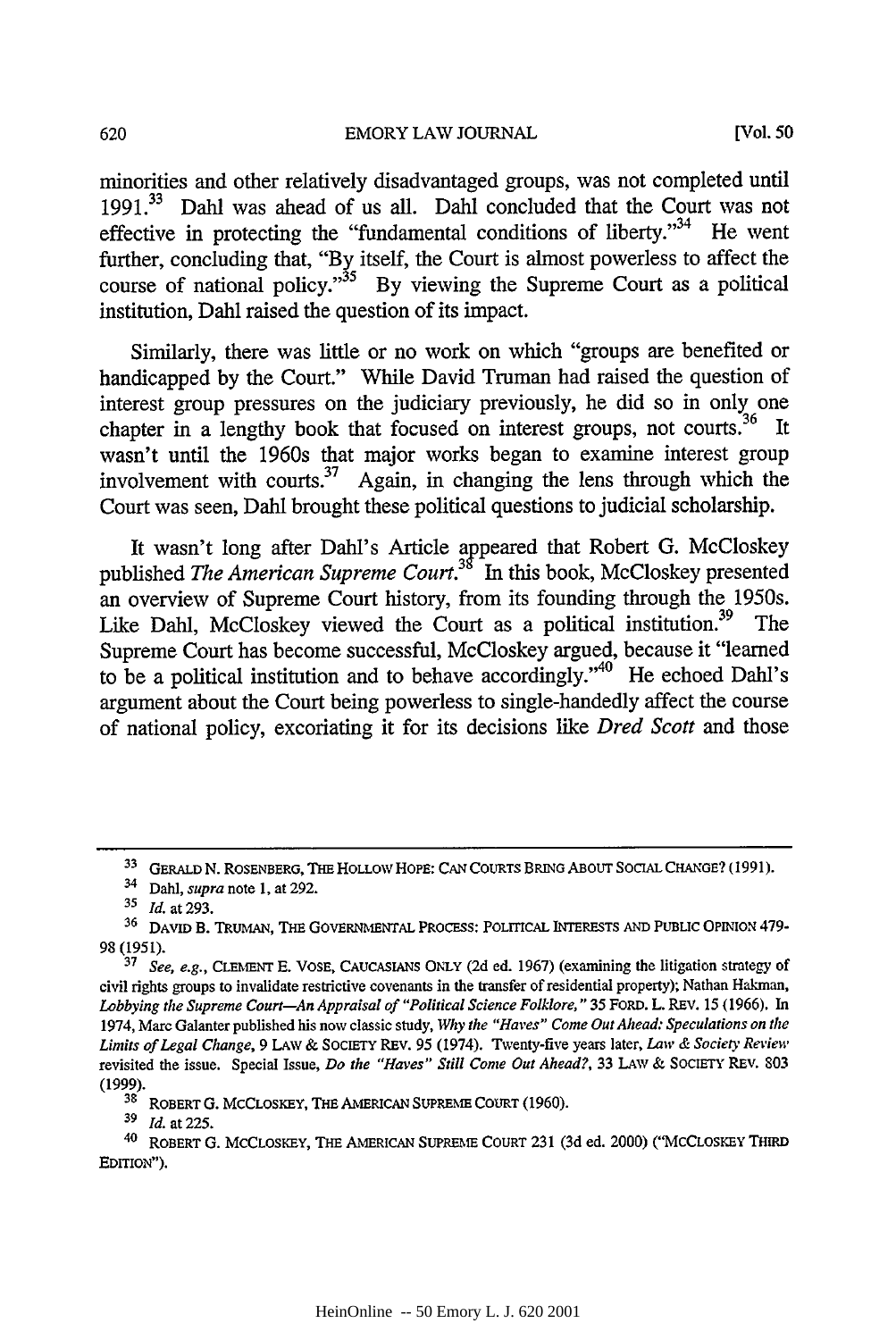during the 1935-1937 terms when it tried to stop the New Deal.<sup>41</sup> What Dahl had emphasized in a short article, McCloskey ran with in a book.<sup>42</sup>

## *B. The Relationship Between the Supreme Court and the Other Branches*

**If** the Supreme Court is understood as a political institution, and as a national policymaker, the question naturally arises as to how it relates to other political, policymaking institutions. The conventional and classic view is that the Court is structurally independent from the other branches of the federal government.43 Indeed, the independence of the judiciary from political control is a hallmark of the American legal system. Institutionally separate and distinct from the other branches of the federal government, the federal judiciary is electorally unaccountable. Federal judges and justices are insulated from the political process through constitutional guarantees of life appointments and salaries that may not be diminished during their terms of office.44 In theory, this independence, plus the power to hold legislative and executive acts unconstitutional, allows courts to "stand as the ultimate guardians of our fundamental rights."<sup>45</sup> An independent federal judiciary, Chief Justice Rehnquist said in 1996, is "one of the crown jewels of our system of government today."<sup>46</sup>

Dahl did not accept these conventional claims at face value. Rather, he investigated the relationship, asking when, and under what conditions, the Court succeeded or failed against legislative majorities.<sup>47</sup> He found that the Court was not independent from the other branches of the federal government. Rather, he argued:

[T]he Supreme Court is inevitably a part of the dominant national alliance. As an element in the political leadership of the dominate alliance, the Court of course supports the major policies of the alliance.

*<sup>41</sup> Id.* at 59-64, **113, 117.**

<sup>42</sup> Like Dahl's Article, *The American Supreme Court,* now forty-one years old, is still going strong. It was re-issued in a second edition in 1994 and a third edition in 2000, which demonstrates its continued importance.

*<sup>43</sup> See, e.g.,* THE FEDERALIST No. 78 (Alexander Hamilton).

*<sup>44</sup> See* U.S. CONST. art. **llI,** § **1.**

<sup>45</sup> Charles A. Horsky, *Law Day: Some Reflections on Current Proposals to Curtail the Supreme Court,* <sup>42</sup>**MNN.** L REV. 1105, **1111** (1958). 46 Chief Justice william Rehnquist, Address at American University (Apr. 9, 1996).

*<sup>47</sup> See Dahl, supra* note 1.

*<sup>41</sup> Id.* at 293.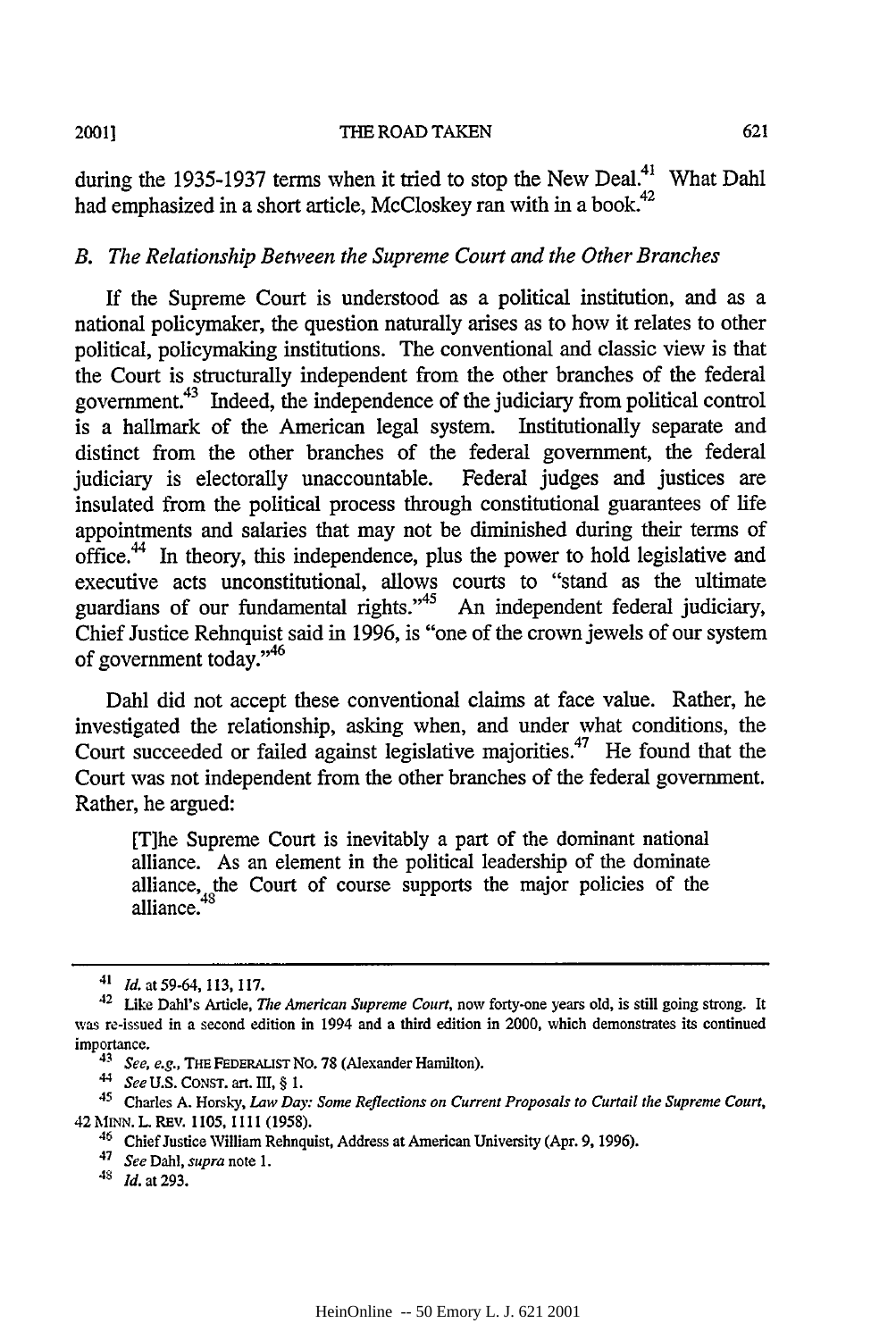The bulk of Dahl's empirical work supported this argument. First, he found that the Court historically had seldom strayed from the policy wishes of the lawmaking majority, generally failing to protect minorities against majoritarian outcomes. $49$  As he noted, by 1957, "[i]n the entire history of the Court there is not one case arising under the First Amendment in which the Court has held federal legislation unconstitutional."<sup>50</sup> Second, he found that when the Court did stray from the policy wishes of the lawmaking majority, Congress overturned those decisions. In Table 6, he reported that, when the Court invalidated major policy legislation within four years of its enactment, Congress passed new legislation reversing the Court's opinion seventy-four percent of the time.<sup>51</sup> Under the separation of powers doctrine and the Supremacy Clause of the Constitution, the only way for Congress to change a Supreme Court decision invalidating a congressional act on the ground that it violates the Constitution is to amend the Constitution.<sup>52</sup> But, in a stunning rebuke to constitutional lawyers, there is no finding that congressional reversals of Court decisions depend on whether the Court bases its original decision on the Constitution or on statutory interpretation. Dahl suggested, then, that in the face of a determined legislative majority, the Court was both unlikely and unable to go its own way. $53$ 

A careful social scientist, Dahl qualified this strong claim of judicial dependence by suggesting conditions under which the Court might act independently of the lawmaking majority, for example, when the lawmaking majority was weak or in disarray. The Court, Dahl wrote, is "least likely to be successful in blocking a determined and persistent lawmaking majority on a major policy and most likely to succeed against a 'weak' majority; e.g., a dead one, a transient one, a fragile one, or one weakly united upon a policy of subordinate importance."<sup>54</sup> This led him to suggest room for the Court to

<sup>49</sup>*Id.* at 292.

*<sup>50</sup> Id.* It was not until 1965 that the Court first invalidated a congressional act on First Amendment speech grounds. *See* Lamont v. Postmaster Gen., **381 U.S. 301 (1965).**

**<sup>51</sup>**Dahi, *supra* note **1,** at 290.

**<sup>52</sup>**U.S. CONST. art. VI, cI. 2.

*<sup>53</sup>See id.* Dahl refers to the Court's invalidation of congressional attempts to ban child labor in *Hammer v. Dagenhart, 247 U.S. 251 (1918), and Bailey v. Drexel Furniture, 259 U.S. 20 (1922). Calling this the "most* effective battle ever waged by the Court against legislative policy-makers," he attributes it to President Wilson's "wasted" appointment of Justice McReynolds who, if he had voted with Wilson's other appointees in Hammer, would have provided the fifth vote to uphold the legislation. Dahi, *supra* note 1, at 290. In 1938, Congress again passed legislation banning child labor. This time, the Court upheld it in *United States* v. *Darby,* 312 U.S. 100 (1941).

<sup>&</sup>lt;sup>54</sup> Dahl, *supra* note 1, at 286.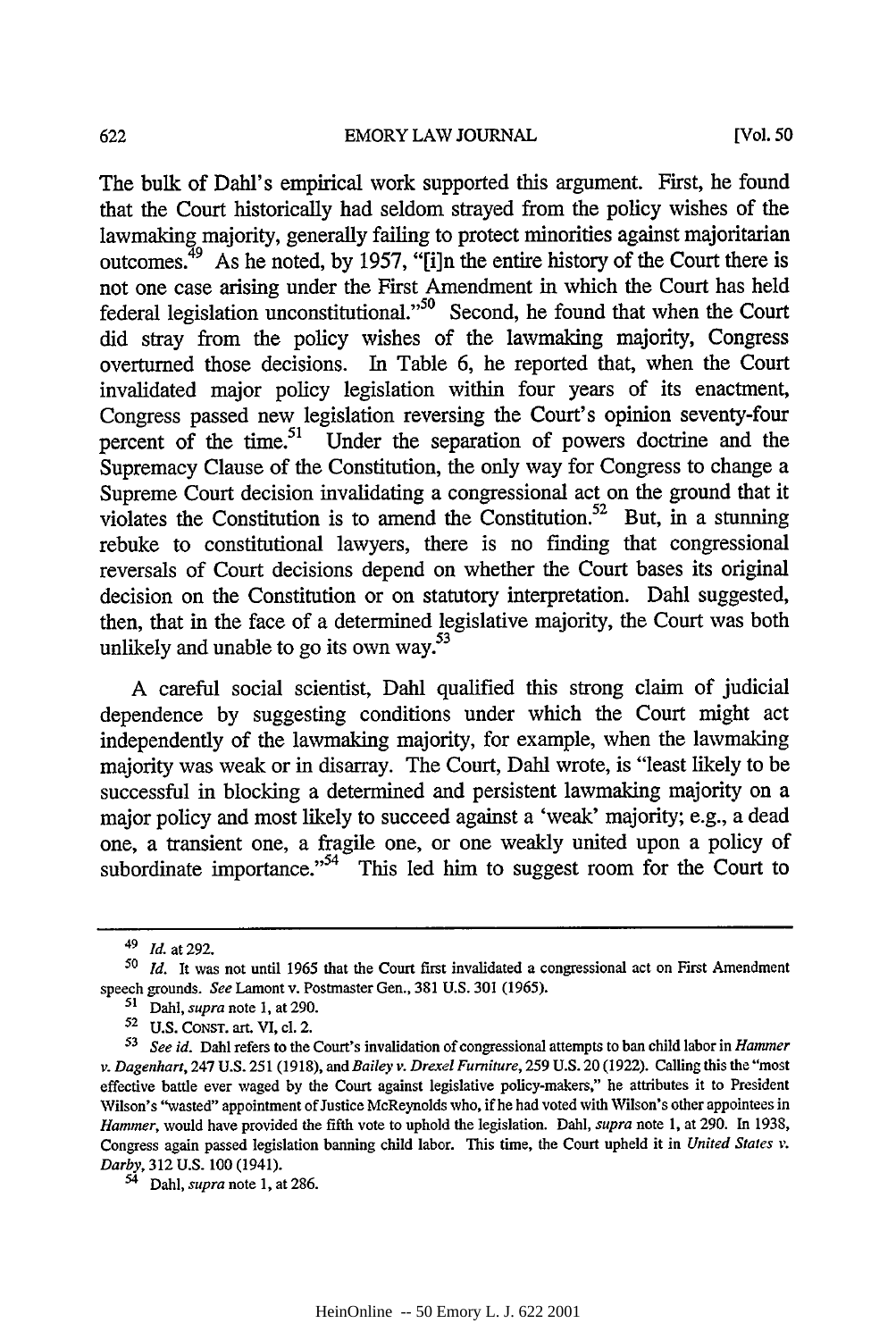20011

succeed in imposing its policies on the polity in times of transition when the "old alliance is disintegrating and the new one is struggling to take control of political institutions."<sup>55</sup> Similarly, when the dominant coalition is:

[U]nstable with respect to certain key policies ...the Court can intervene **...** and may even succeed in establishing policy. Probably in such cases it can succeed only if its action conforms to and reinforces a widespread set of explicit or implicit norms held by the political leadership .... **<sup>56</sup>**

This was Dahl's explanation for the "relatively successful work of the Court"<sup>57</sup> in the civil rights arena. Finally, Dahl suggested that the Court was like a "powerful committee chairman in Congress" who cannot successfully oppose the basic policies of the dominant coalition, but who can, "within these limits, often determine important questions of timing, effectiveness, and subordinate policy."<sup>58</sup>

The questions Dahl raised about judicial independence, and the qualifications he suggested, have been taken up by others. For example, McCloskey reached many of the same conclusions as Dahl. McCloskey concluded that the Court followed, rather than stood against, public opinion, noting that it "is hard to find a single historical instance when the Court has stood firm for very long against a really clear wave of public demand."<sup>59</sup> McCloskey also agreed with Dahl that the Court was severely limited and had the greatest likelihood of effectively making policy when it understood those limits.<sup>60</sup> "The Court's greatest successes," McCloskey wrote, "have been achieved when it has operated near the margins rather than in the center of political controversy, when it has nudged and gently tugged the nation, instead of trying to rule it."<sup>61</sup>

Other writers took up different issues. One body of literature examines the role of the Court in times of electoral transition.<sup>62</sup> Another body of literature

**<sup>&#</sup>x27;5** *Id.* at **293.**

**<sup>56</sup>** Id. at 294.

**<sup>57</sup>***Id.*

**<sup>58</sup> Id.**

**<sup>59</sup>** MCCLOSKEY THIRD **EDITION,** *supra* note 40, at 230; *see also id.* at 14, 132.

**<sup>&#</sup>x27;0 Id.** at 234.

**<sup>61</sup> Id.**

**<sup>62</sup>** See, e.g., David Adamany, **Law** and Society: Legitimacy, Realigning Elections, and the Supreme Court, 1973 **WIS.** L. REV. 791; David Adamany, **The** Supreme Court's Role in *Critical Elections, in* **REALIGNMENT IN AMERICAN POLITCS** 229-59 (Bruce Campbell & Richard Trilling, eds., 1980); Paul Allen Beck, *Critical Elections and the Supreme Court,* 70 Am. POL. **SCI.** REV. 930 (1976); Bradley Canon & S.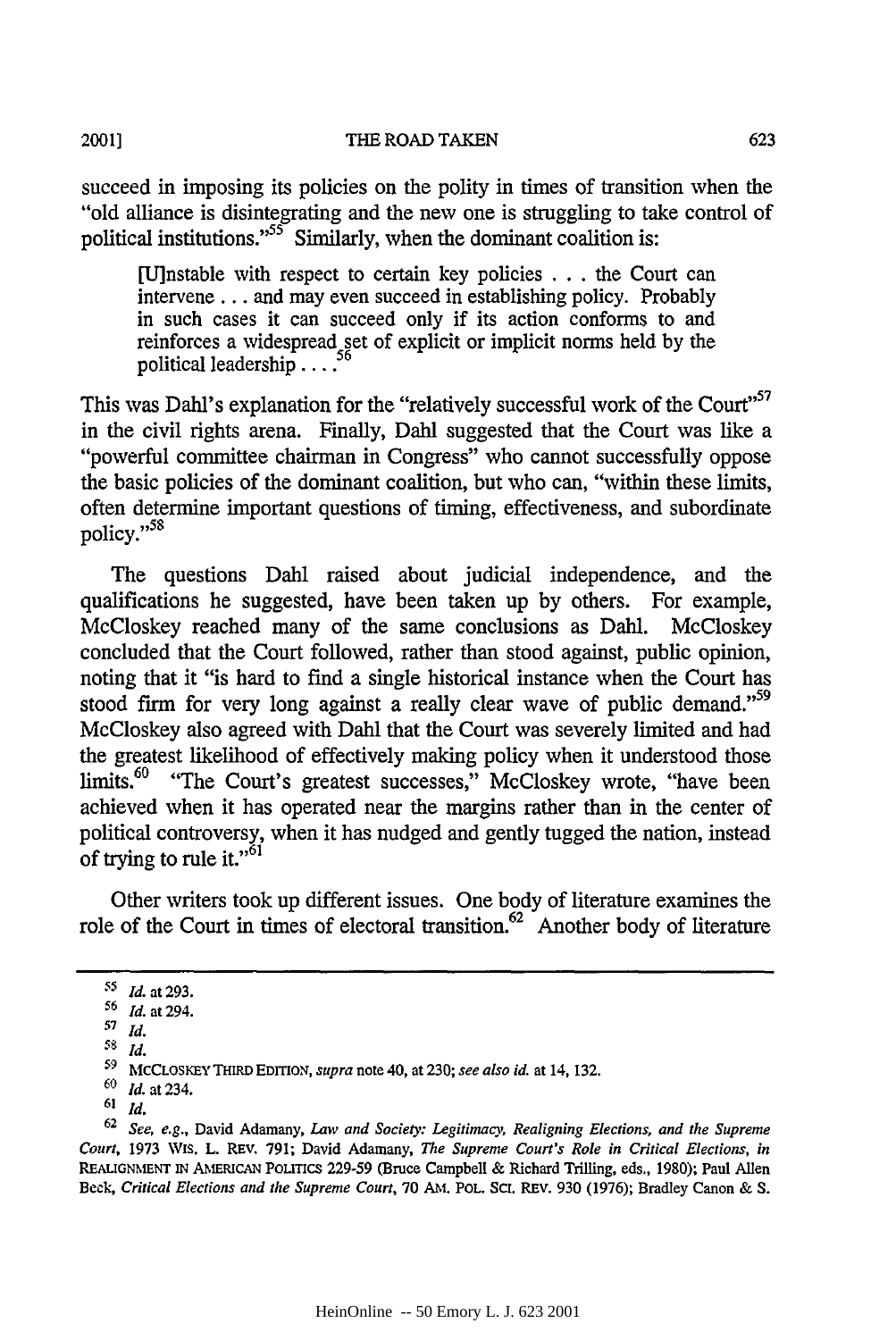examines attempts by Congress to curb the Court.<sup>63</sup> For example, I explicitly built upon Dahl's work, and identified nine historical periods of intense congressional opposition to Court decisions and examined the Court's reaction. I found that in three periods the Court reversed the decisions that upset Congress, in three periods it ignored congressional ire and continued to decide as before, and in three periods it trimmed its sails somewhat, effectively splitting the opposing coalition. Congressional attacks on the Court varied in effectiveness, depending on the number of opponents and their intensity of feeling, the electoral victory of Court opponents, and their ability to form coalitions.64 By raising the question of the relation of the other branches to the Supreme Court, Dahl showed that there were theoretically good and empirically interesting questions to be asked and answered.

# *C. Judicial Selection*

Dahl also wrote about the selection of Supreme Court Justices.<sup>65</sup> He viewed their selection as a political process decades before the Robert Bork confirmation battle awakened many others to this view.<sup>66</sup> His argument here was simple. Because the Court was a policymaking institution, presidents sought nominees who favored the president's policy preferences.<sup>67</sup> "Presidents" are not famous for appointing justices hostile to their own views on public policy."<sup>68</sup> Dahl thus suggests that, barring mistakes in identifying nominees'

Sidney Ulmer, *A Dissent,* 70 AM. POL. Sci. REV. 1215 (1976); Richard Funston, *Communication,* 70 AM. POL. **ScI.** REv. 932 (1976); Richard Funston, *Reply,* 70 **AI.** POL. SCI. REv. 1218 (1976); Richard Funston, *The Supreme Court and Critical Elections,* 69 AM. POL. **SCI.** REv. 795 (1975).

*<sup>63</sup>See, e.g.,* WALTER F. MURPHY, CONGRESS AND THE COURT: A CASE **STUDY** IN THE AMERICAN POLITICAL **PROCESS** (1962); **C.** HERIMAN PRITCHETT, CONGRESS VERSUS THE **SUPREME** COURT (1961); JOHN R. SCHMIDHASUER & LARRY L. BERG, THE SUPREME **COURT** AND **CONGRESS;** CONFuICr AND INTERACTION, 1945-1968 (1972); Roger Handberg & Harold F. Hill, Jr., *Court Curbing, Court Reversals, and Judicial Review: The Supreme Court Versus Congress,* 14 LAw & Soc'y REV. 309 (1980).

<sup>&</sup>lt;sup>64</sup> Gerald N. Rosenberg, *Judicial Independence and the Reality of Political Power*, 54 REV. POL. 369<br>(1992).

<sup>(1992).</sup> 65 Dahl, *supra* note 1, at 289.

<sup>66</sup> In 1987, President Reagan nominated Judge Robert Bork to replace retiring U.S. Supreme Court Justice Lewis Powell. Seen as an outspoken conservative by many, women's groups and civil rights groups quickly mobilized to fight the nomination. Soon they were joined by a host of environmental, health, labor, and consumer groups, ranging from Common Cause and the Sierra Club to Planned Parenthood and the National Mental Health Association. The confirmation battle made use of modem political campaign tools including polling, television ads, and mass mailings. After lengthy and acrimonious confirmation hearings, the Senate voted down the nomination by a vote of 58-42. *See* ETHAN BRONNER, BATTLE FOR JUSTICE: HOW THE BORK NOmINATION SHOOK AMERICA (1989). 67 Dahl, *supra* note 1, at 284.

<sup>68</sup>*id.*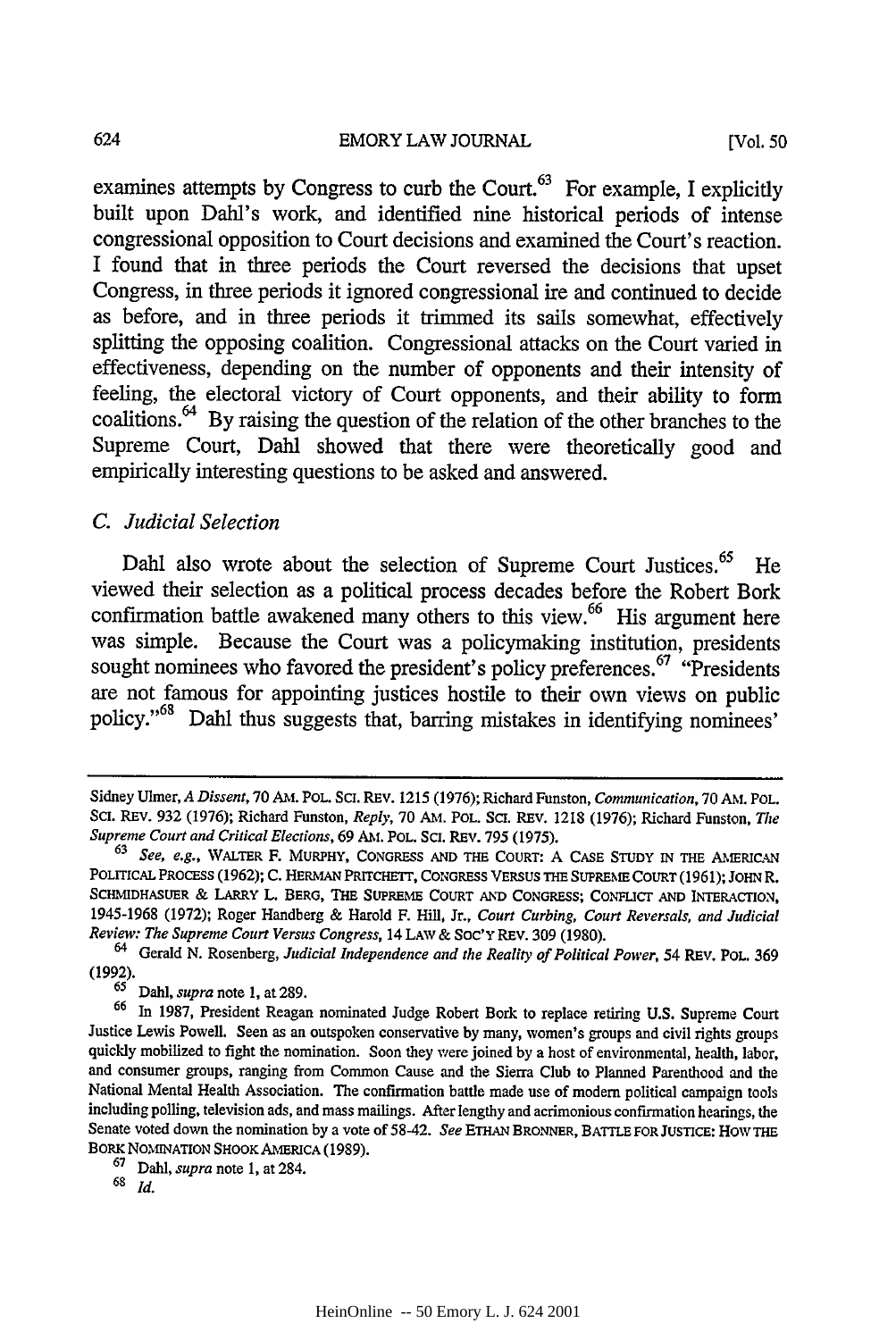2001]

#### THE ROAD TAKEN

policy preferences, the views of the President on the key issues of the day would be reflected on the Supreme Court. But unlike so many current pundits, Dahl celebrated the political nature of the selection process. "[I]f justices were appointed primarily for their 'judicial' qualities without regard to their basic attitudes on fundamental questions of public policy," Dahl wrote, "the Court could not play the influential role in the American political system that it does in reality play."<sup>69</sup>

It was in large part because of the political nature of the appointment process that Dahl believed that the Court was part of the dominant political coalition. To test this, Dahl examined the average length of time between appointments. He found that, on average, one new Justice was appointed every twenty-two months.<sup>70</sup> Thus, a new President, on average, would have two Court appointments in his first term, and four over two terms. This number of appointments, Dahl reasoned, should be enough to create a Court majority congenial to the policy aims of the President. Consequently, the Court was likely to be part of the dominant political coalition simply because a majority of its members were appointed by that coalition. As Dahl put it, "the policy views dominant on the Court are never for long out of line with the policy views dominant among the lawmaking majorities of the United States."<sup>71</sup>

## *D. The Political Nature of Judicial Decisionmaking*

How do courts reach decisions? The conventional view in the 1950s, and today, is simple and straightforward: judges read the legal texts in question, apply precedent, reason by analogy, and reach a decision that, if not compelled by this legal method, is strongly indicated by it. Based on this view, research into judicial decisionmaking involves purely legal analysis. Dahl, however, took another view. Decisionmaking by the Court, he argued, was political as well as legal. First, it was political because the Court was a policymaker weighing different policy alternatives. Second, and importantly, decisionmaking by the Supreme Court was political because of the indeterminancy of legal sources. There were cases, he wrote, in which "strictly legal criteria are

**<sup>&#</sup>x27;9** *Id.* at 285.

<sup>70</sup> Id. at 284.

<sup>71</sup>*Id.* at 285. The numbers have changed somewhat since Dahl wrote. From 1957, when Dahl wrote, to the present, eighteen Justices have been appointed (Vhittaker through Breyer). This works out to one new Justice every thirty months. Thus, a one-term president should be able to make one or two appointments, while a two-term president should have three or more.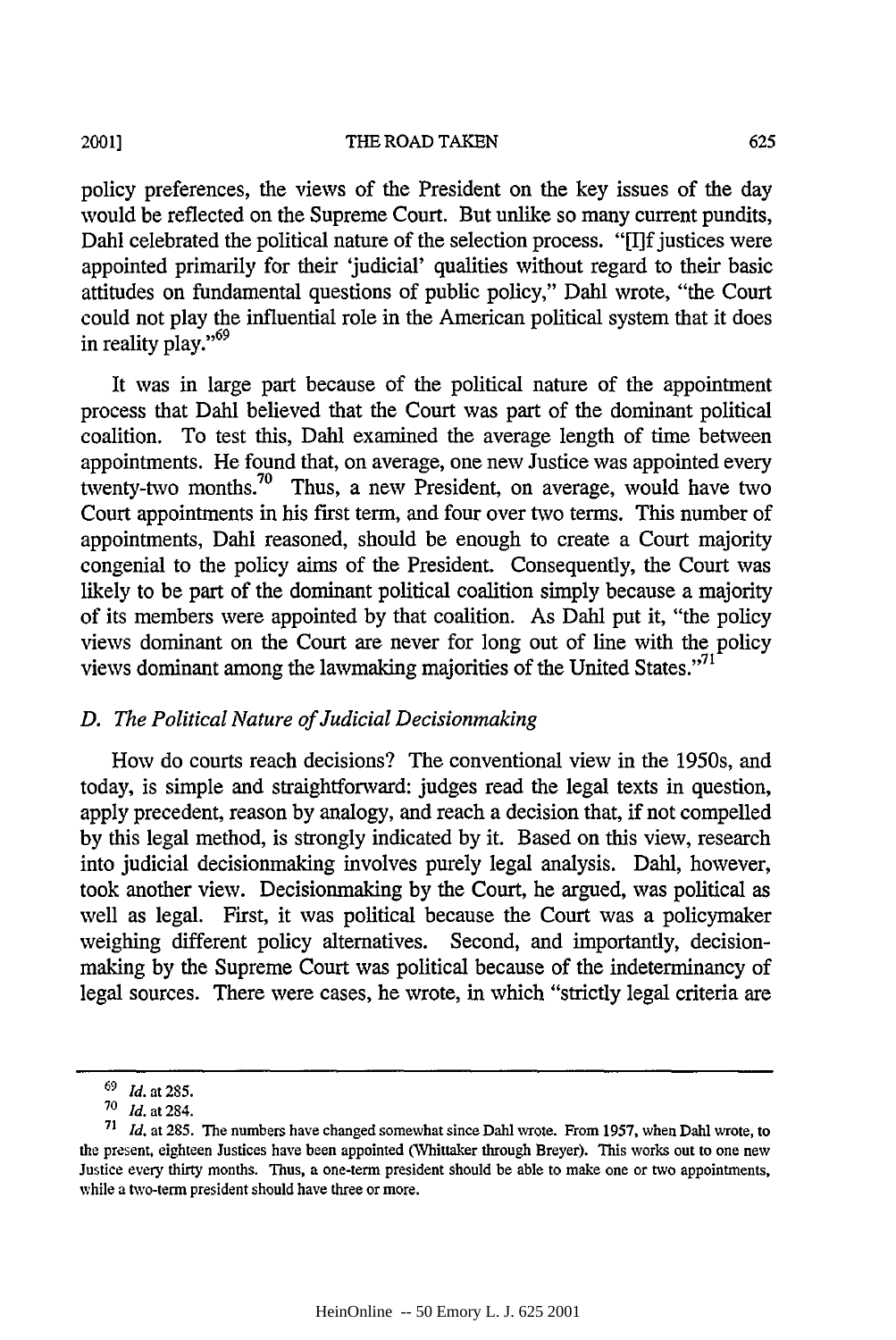inadequate."<sup>72</sup> He expanded this point, noting that "[v]ery often" there are cases in which

[C]ompetent students of constitutional law, including the learned justices of the Supreme Court themselves, disagree; where the words of the Constitution are general, vague, ambiguous, or not clearly applicable; where precedent may be found on both sides.

This is a problem, Dahl suggests, to those who insist on viewing the Court as only a legal institution:

If the Court were assumed to be a "political" institution, no particular problems would arise, for it would be taken for granted that the members of the Court would resolve questions of fact and value by introducing assumptions derived form their own predispositions or introducing assumptions derived form their ov<br>those of influential clienteles and constituents.<sup>74</sup>

Viewing the Court as a political institution, Dahl argued that judicial decisionmaking was influenced by nonlegal factors. In reaching decisions, the Court, Dahl concluded, "cannot act strictly as a legal institution." The Justices "must **...** choose among controversial alternatives of public policy by appealing to at least some criteria of acceptability on questions of fact and value that cannot be found in or deduced from precedent, statute, and Constitution."<sup>75</sup>

Dahl's view of judicial decisionmaking as value-driven was more than three decades ahead of its time. In the late 1980s and early 1990s, a flurry of political science writing on judicial decision-making emerged that came to be called the "attitudinal model."<sup>76</sup> Proponents of this model argued that in deciding cases judges select outcomes that are closest to their preferred policy preferences and then make use of precedent and legal reasoning to justify them.77 Based on this view, the legal method is simply a smokescreen for disguising the policy preferences of judges. While Dahl did not do any of this work, he set forth its basic assumptions.

**<sup>72</sup>***Id.at* 281.

**<sup>71</sup>** *Id.* at 280.

<sup>74</sup>*Id.*

**<sup>75</sup>**Id.at281.

<sup>76</sup>*See* **JEFFREY A. SEGAL &** HAROLD **J.** SPAETH, THE SUPREME **COURT AND** THE **ATlTUDINAL** MODEL (1993); Jeffrey A. Segal & Albert D. Cover, *Ideological Values and the Votes of U.S. Supreme Court Justices,* 83 AM. POL. SCI. REV. 557 (1989); Jeffrey A. Segal et al., *Ideological Values and the Votes of U.S. Supreme Court Justices Revisited,* **57** J. PoL. 812 (1995). For an argument that judges must act strategically rather than vote their sincere policy preferences, see LEE EPSTEIN & JACK KNIGHT, **THE** CHOICES **JUSTICES MAKE (1998).**

**<sup>77</sup>** *Id.*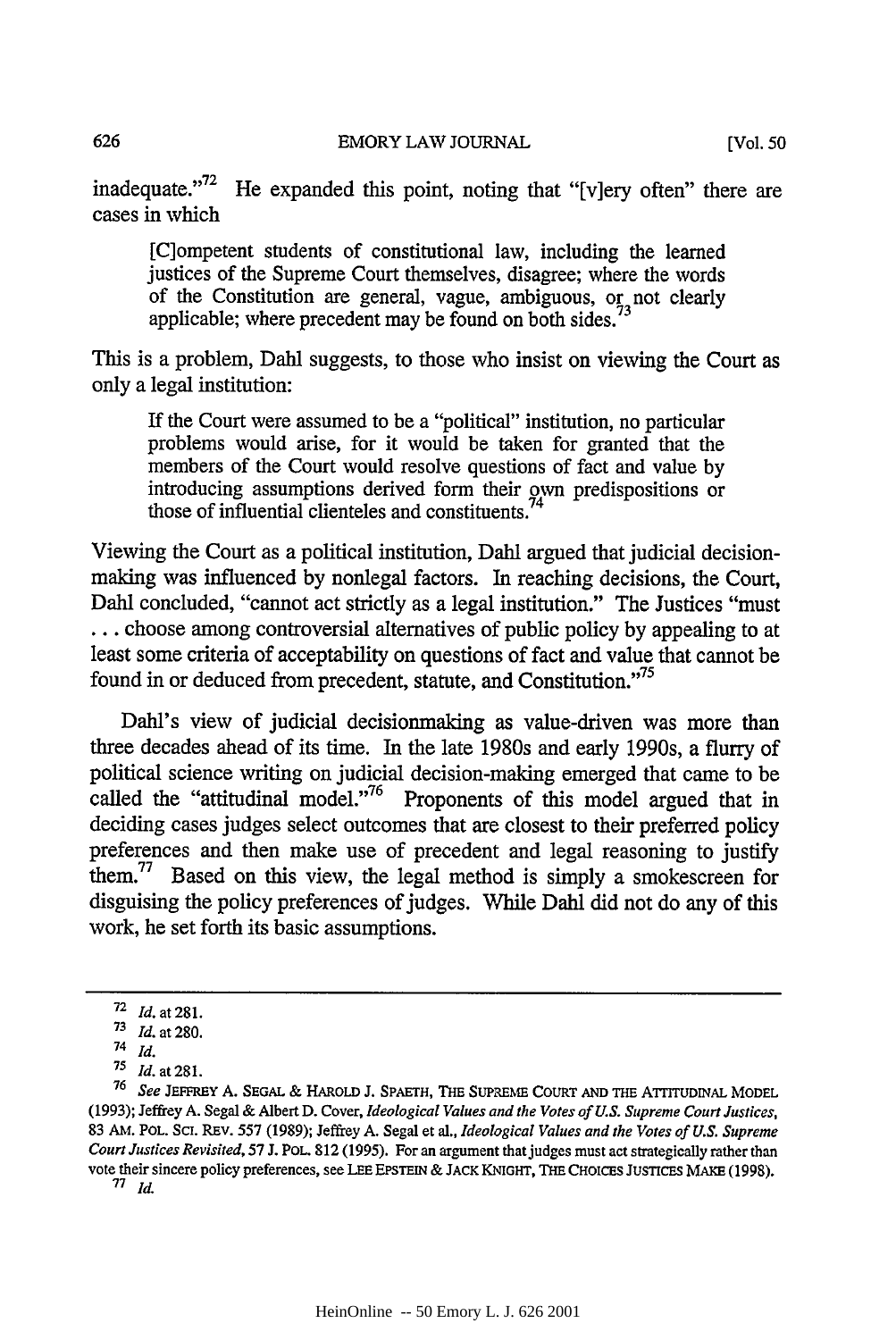#### THE ROAD **TAKEN**

## *E. Legitimacy and the Symbolic Meaning of Supreme Court Action*

The Supreme Court, in Dahl's opinion, was best understood as a political institution that was part of the dominant national alliance. Moreover, it had limited powers and was more akin to a powerful congressional committee chair than a co-equal branch of government. But it did have some power. The source of that power, Dahi suggested, was the "unique legitimacy attributed to its interpretations of the Constitution."78 The Court could jeopardize its legitimacy, however, "if it flagrantly opposes the major policies of the dominant alliance," a course, Dahl argued, it was unlikely to follow.<sup>79</sup> Its "main task," Dahl argued, was "to confer legitimacy on the fundamental policies of the successful coalition."<sup>80</sup>

This was a striking claim for both normative and empirical reasons. Normatively, one of the strongest defenses for allowing a non-electorally accountable Court to invalidate the acts of democratically accountable branches is that the Court acts on constitutional principle, not partisan preference.<sup>81</sup> Its decisions, on this claim, carry a heightened sense of legitimacy when compared to the decisions of the elected branches because they are mandated by the Constitution. Thus, Dahl focused on an issue of fundamental importance for assessing the role of the Court. But the claim was also striking because, unlike for any other claim in the Article, Dahl did not provide even a shred of evidence for it. Further, it appears to contradict his primary claim that the Court is a political institution, part of the dominant political alliance.

The question of the Court's legitimacy has continued to attract scholarly attention. The evidence, although not decisive, does not support Dahl's claims. If the Court has a heightened legitimacy then one might expect its decisions to be implemented smoothly. One need only note that at least some controversial Supreme Court decisions, such as *Brown and Roe v. Wade* were and are opposed by large segments of the population and were and are unevenly implemented. Similarly, if the Court has a heightened legitimacy, one might expect it to be able to change people's opinions as the Court informs them of what the Constitution requires. Here, too, there is not much evidence that

**<sup>78</sup>**Dahl, *supra* note **1,** at **293.**

**<sup>79</sup>** *Id.*

**<sup>&</sup>quot;'** *Id.* at 294.

**<sup>81</sup>***See, e.g.,* Owen M. Fiss, *The Supreme Court, 1978 Term-Forward: The Forms of Justice,* **93** HARV. L. REV. **1, 12-13 (1979).**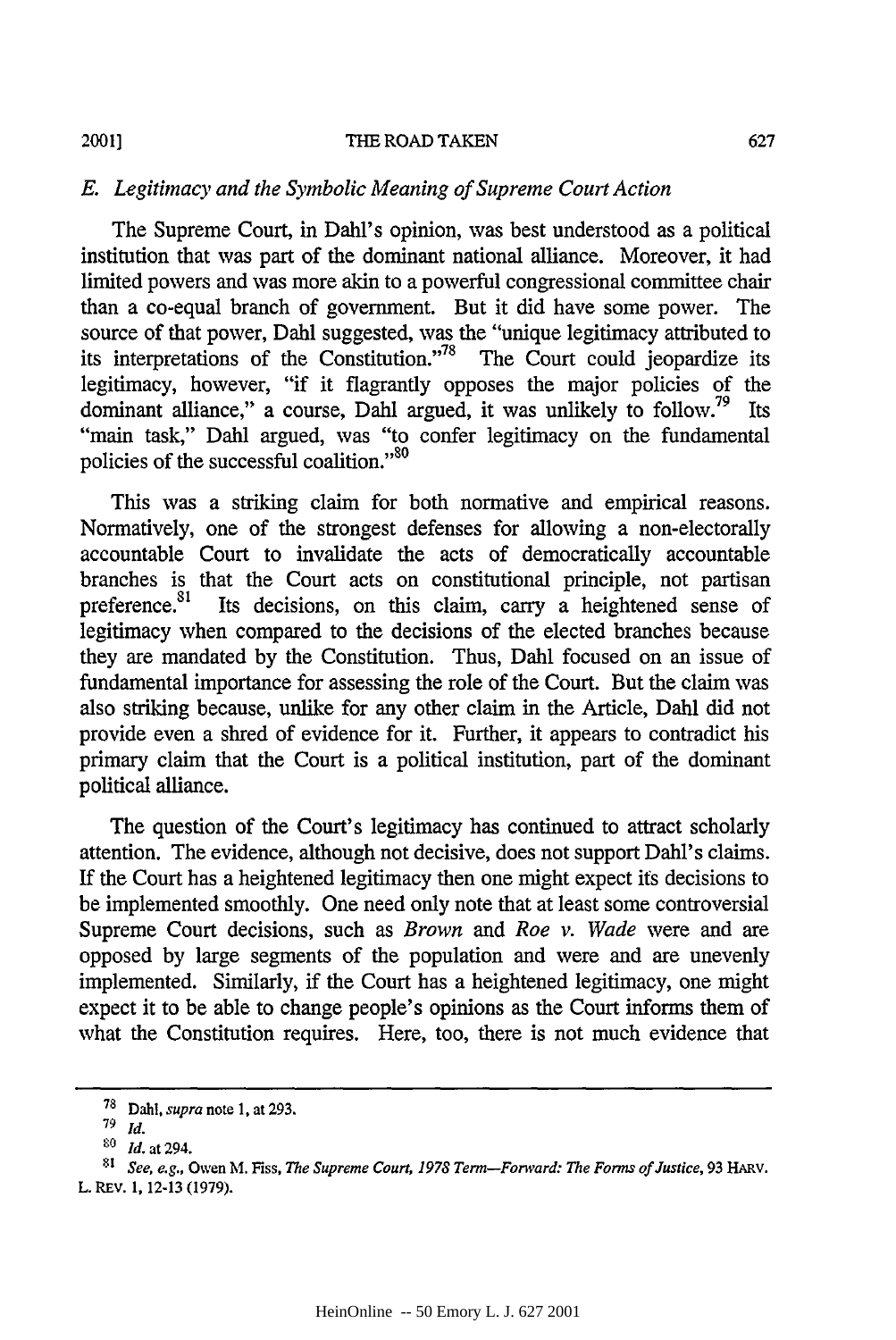Court decisions on controversial issues change many minds. <sup>82</sup> In fact, evidence suggests that Americans' view of the Court is driven by their substantive agreement with its decisions.<sup>83</sup>

The positive relationship often asserted between Court decisions and legitimacy depends on a level of public knowledge about the Court that may be missing. That is, for the public to grant legitimacy to Court decisions, the public has to both believe that the Court is a proper, impartial, and competent interpreter of the Constitution and know about its decisions. While this does not seem an onerous responsibility, surveys have consistently shown that only about forty percent of the American public, at best, follows Supreme Court actions, as measured by survey respondents having either read or heard something about the Court. In 1966, for example, despite important Supreme Court decisions on race, religion, criminal justice, and voting rights, fifty-four percent of a nationwide sample could not recall any recent Court decisions.<sup>84</sup> More recently, in April 1975, the Gallup Organization asked two questions on knowledge of the Supreme Court's abortion decisions. Although the questions were asked only about two years after the decisions, Judith Blake found that "less than half of American adult respondents were informed about the 1973 decisions."<sup>85</sup> By 1982, almost a decade after the decisions, little had changed. When a national sample was asked whether there was a Supreme Court decision forbidding or permitting a woman to obtain an abortion during the first three months of pregnancy, fifty-nine percent of the respondents replied "no" or "don't know." The lack of knowledge about even landmark Supreme Court decisions like *Roe v. Wade<sup>87</sup>* makes claims about the Court's heightened legitimacy problematic.

<sup>82</sup>*See* Gerald N. Rosenberg, *The Irrelevant Court: The Supreme Court's Inability to Influence Popular Beliefs About Equality (or Anything Else), in* REDEFINING EQUALITY 172-190 (Neal Devins and Dave Douglas eds., 1998).

<sup>83</sup>*See* WALTER F. MURPHY **ET AL., PUBLIC** EVALUATIONS OF CONSTITUTIONAL COURTS: ALTERNATIVE EXPLANATIONS (1973); *cf.* Gregory A. Caldeira & James L Gibson, *The Etiology of Public Support for the* Supreme Court, 36 AM. J. POL. SCI. 635 (1992). It is too early to say anything definitive about the public's reaction to *Bush v. Gore,* 531 U.S. 98 (2000). However, a December 2000 Gallup Poll showed a sharp, forty percent increase in the percentage of Republican identifiers responding that they have "A Great Deal" or "Quite a Lot" of confidence in the Supreme Court, and a drop in the percentage of Democratic identifiers similarly responding. Gallup Organization, *Opinion of U.S. Supreme Court Has Become More Politicized* (Jan. 3, 2001), *available at* http://vww.gallup.comlpolllreleases/prOI0103b.asp.

<sup>&</sup>lt;sup>84</sup> MURPHY ET AL., *supra* note 83, at 53.<br><sup>85</sup> Judith Blake, *The Supreme Court's Abortion Decisions and Public Opinion in the United States*, 3 PoP. & DEv. REV. 45,57-59 (1977).

**<sup>86</sup>***Americans Evaluate the Court System,* PUB. Op., Aug./Sept. 1982, at 24, 25.

**<sup>87</sup>**410U.S. 113 (1973).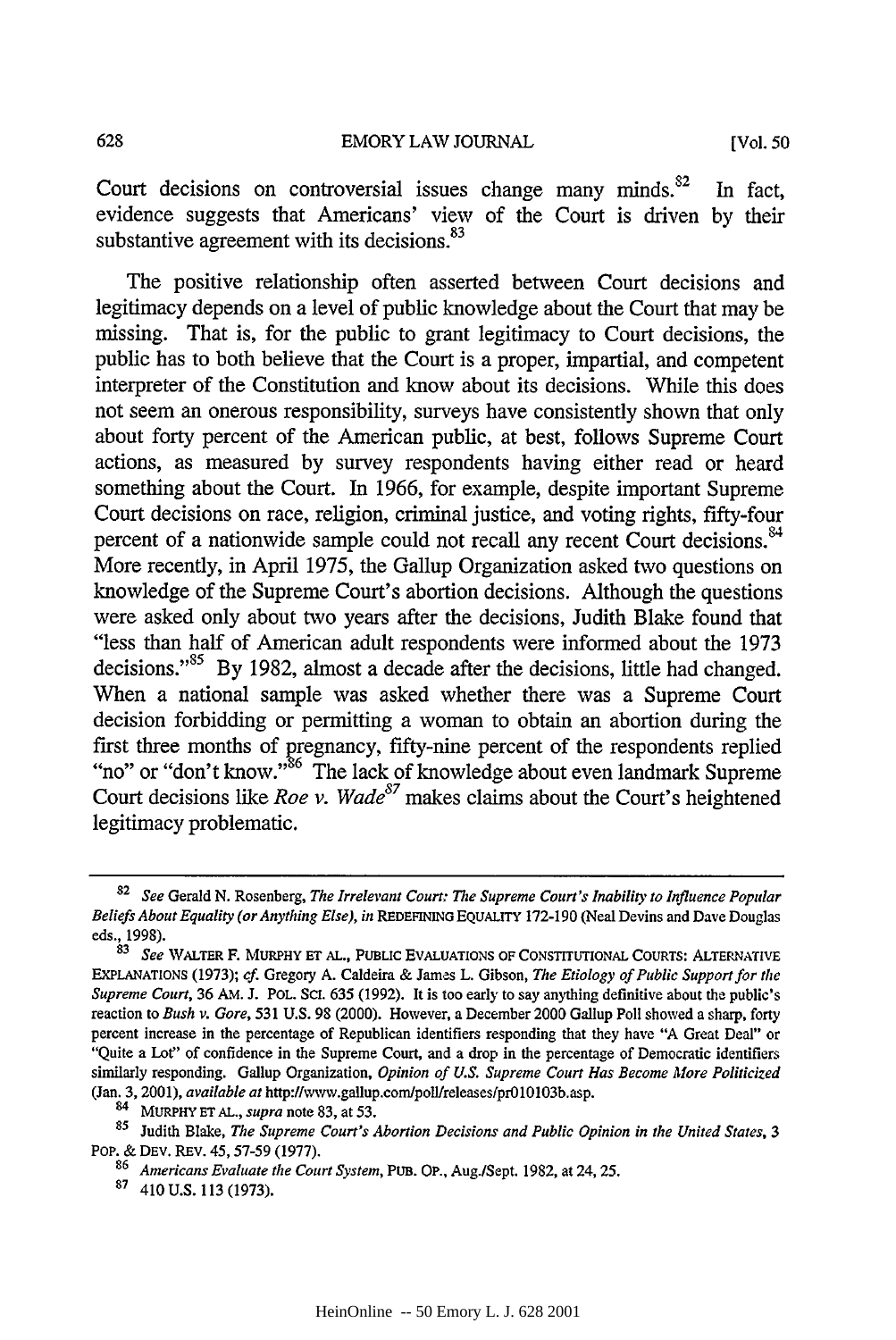#### 20011

#### THE ROAD TAKEN

Finally, the claim of heightened legitimacy rests on the public believing that the Court is a proper, impartial, and competent interpreter of the Constitution. On this score, the evidence is not helpful. In 1968, Murphy and Tanenhaus found that only 12.8% of the American public was aware of even major Court decisions, accepted constitutional interpretation as a proper role for the Court, and regarded the Court as carrying out its responsibilities in an impartial and competent manner.<sup>88</sup>

The point, however, is not so much whether Dahl's claims about the Court's legitimacy were correct. Rather, by raising the issue Dahl reminded readers of its importance.

#### IV. CLOSING COMMENTS

In the preceding pages I have tried to convey a sense of why *Decision-Making in a Democracy* has been such an influential piece of scholarship. I credit its success to three main factors: its asking questions of fundamental importance to the study of the Supreme Court; its careful, well thought-out, empirical methodology presented in an exceedingly well-written way; and its raising a host of questions that subsequent scholars have addressed. In these ways, Dahl showed us the road to take in examining the role of the Supreme Court in the American polity.

Throughout his career, Dahl also showed those who knew him an additional road to take. In honoring Dahl's Article, we celebrate not only an extraordinary piece of scholarship, but also an extraordinary scholar and person. Nice guys, Leo Durocher once reputedly said, finish last. Dahl proves him wrong. I had the privilege of taking a graduate seminar from Dahl, serving as one of his teaching assistants, and working with him on the early stages of my dissertation. Dahl was revered by Yale graduate students who knew him not only for his scholarship (which this edition of the *Emory Law Journal* celebrates), but also for his gentleness, his humility, and his decency. For many Yale graduate students, Dahi was important not merely as a scholar, but also as a model of the kind of professor we all wanted to be.

**<sup>88</sup>**Walter F. Murphy & Joseph Tanenhaus, *Public Opinion and the Supreme Court: A Preliminary Mapping of Some Prerequisites for Court Legitimation of Regime Change,* 2 LAW & Soc'Y REv. **357,** 359, 377-78 (1968); *see also* Adamany, *Law and Society, supra* note 62, at 807 (arguing for the "Court's incapacity to legitimize governmental action").